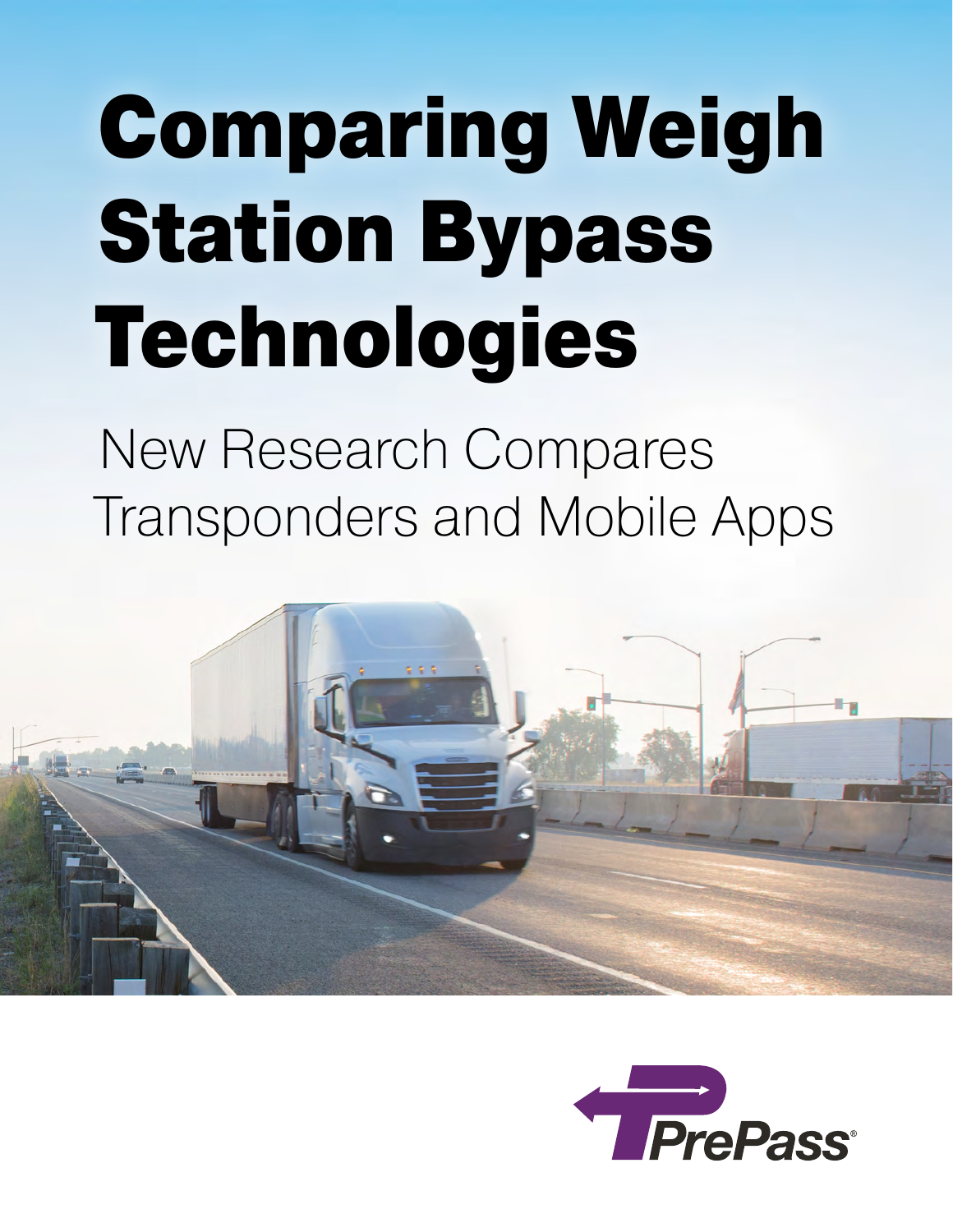

PrePass Safety Alliance (formerly HELP Inc.) introduced the concept of electronic weigh station bypassing more than 25 years ago. Since then, trucks from qualified fleets have been pre-cleared to continue past weigh stations at highway speeds when their in-cab transponders are queried by overhead readers. The process verifies that the fleet's safety record and credentials meet federal and state standards and the vehicle is operating within legal weight limits as shown by weigh-in-motion (WIM) readings. This is good news for truckers – who save time, money and fuel by not stopping. And it is good news for commercial vehicle enforcement – who can better focus on the trucks without transponders or those needing more scrutiny.

The transponders currently in use for electronic bypass and virtually every electronic tolling system globally, are based on RFID technology – Radio Frequency Identification – utilizing the 915 MHz radio frequency. RFID may also utilize the 5.9 GHz radio spectrum - the technology that is currently the choice of the U.S. Department of Transportation (USDOT) for connected and autonomous vehicles. The USDOT made this choice because RFID is extremely fast, accurate and reliable, all critical components of crash prevention technologies.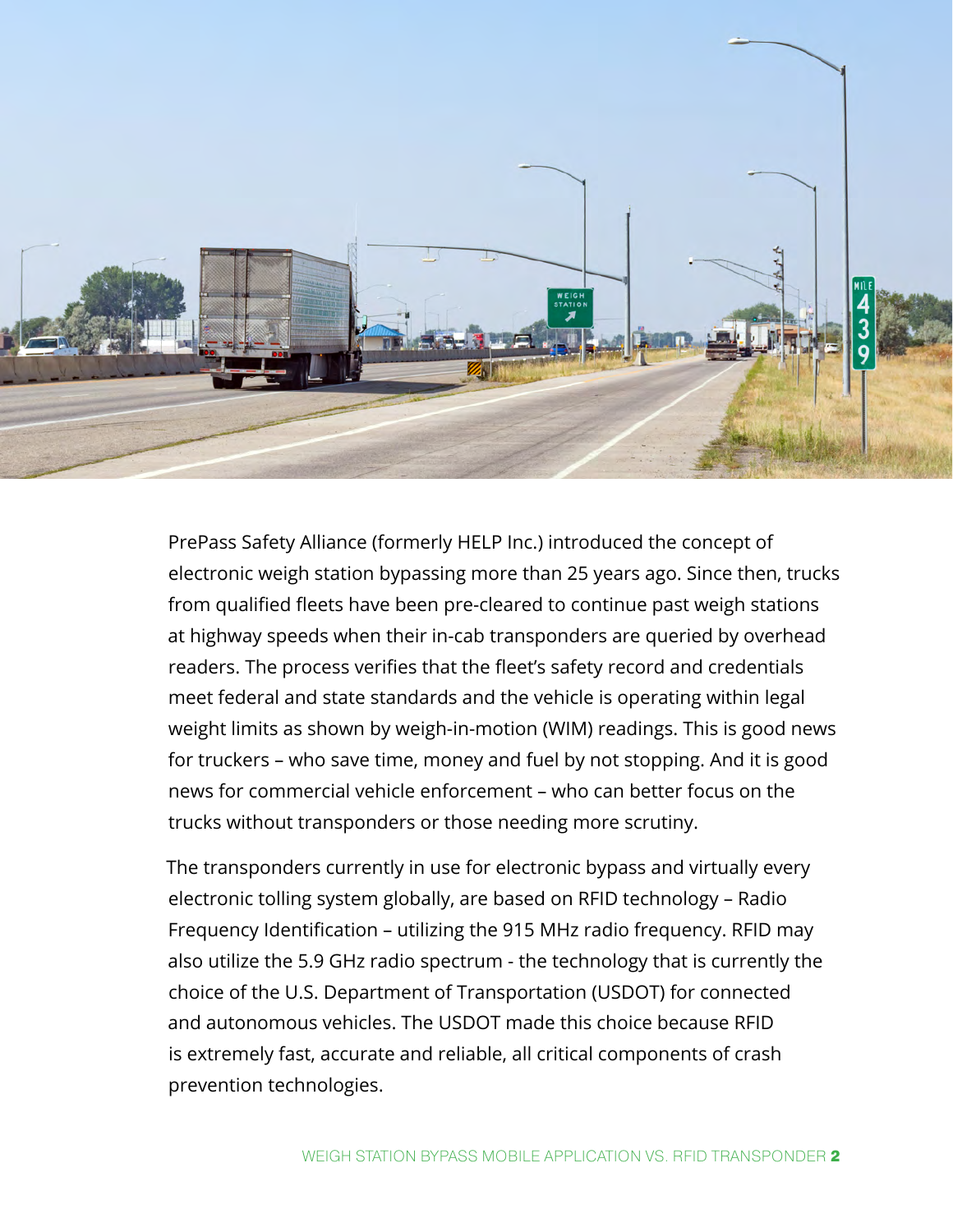For a successful electronic bypass, the system must attribute the right safety rating, the right credentials and the right WIM readings to the right truck, all at highway speeds in the midst of other traffic and in split seconds. RFID transponders do that very well. For example, PrePass transponders, from PrePass Safety Alliance's electronic bypass system, are 99.99% accurate.



PrePass transponders, from PrePass Safety Alliance's electronic bypass system, are 99.99% accurate.

Technology is always on the move. Today, electronic bypass is also possible using CMRS technology – Commercial Mobile Radio Services. You know it better as cellular technology. CMRS is flexible… it can be an "app" on a smart phone, a tablet, or as part of an on-board computer platform (telematics device) in a truck. CMRS communicates with GPS defined "geo-fences" near weigh stations. That can allow jurisdictions to "geo-fence" roadside inspection areas without the poles and overhead readers RFID would require.

On the other hand, in addition to documenting CMRS concerns for connected and autonomous vehicle technology, the USDOT also expressed

concerns about CMRS performance in its Phase II Wireless Roadside Inspection pilot due to issues such as CMRS "connectivity" (dropped calls) and "latency" (slow loading of data).

So, how do RFID or CMRS compare to one another? Thanks to research by the Texas A&M Transportation Institute (TTI), we have some answers.

TTI, a highly recognized scientific research entity, was commissioned by the PrePass Safety Alliance Board of Directors with the intent of determining the degree of accuracy with which a CMRS mobile application could identify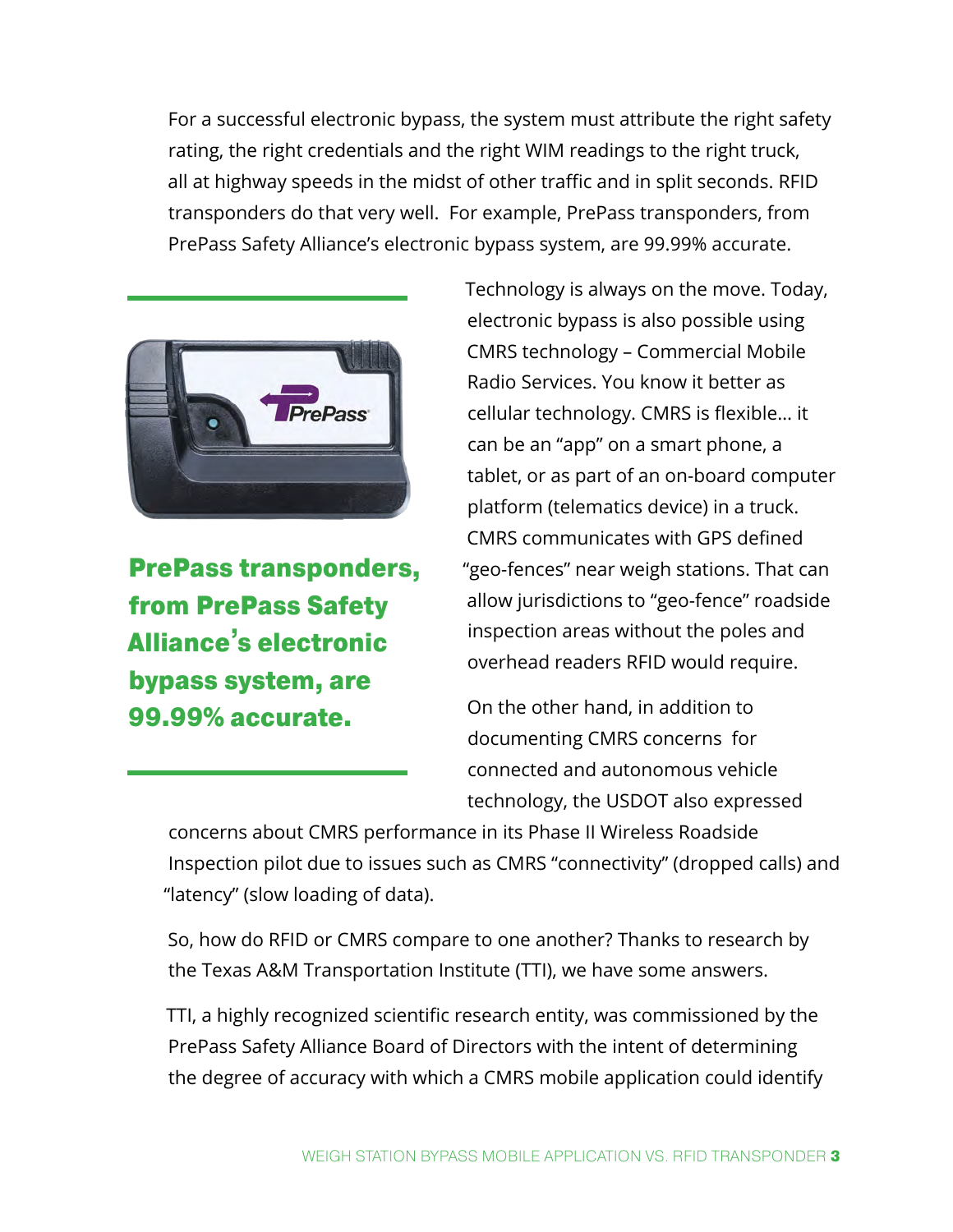and correlate a truck with its weight and credentials in an accurate and timely manner to allow bypass at a weigh facility. TTI engaged in extensive background research and verified testing methodologies before conducting tests of a CMRS bypass app on smartphones and tablets under controlled conditions and in real-world highway operations. Testing different wireless providers and devices allowed TTI to assess the impact of signal strength, while on-board GPS compared vehicle location to what was read by the app. The test runs included different vehicle speeds and distances between test vehicles and also multiple geo-fence locations and geo-fence diameters associated with the WIMs.

CMRS technology will be more useful at sites where "free flow" traffic conditions exist; however, sites with heavy traffic may be prone to greater number of miscorrelations.

The study concluded, for acceptable results to be achieved, CMRS apps require a second geo-fence near the WIM scale. At the first geo-fence, the truck is identified and the carrier's safety rating and credential data are transmitted, and the second geo-fence adds the results from the WIM scale. The size and location of the WIM geo-fence are critical components of data transmission accuracy.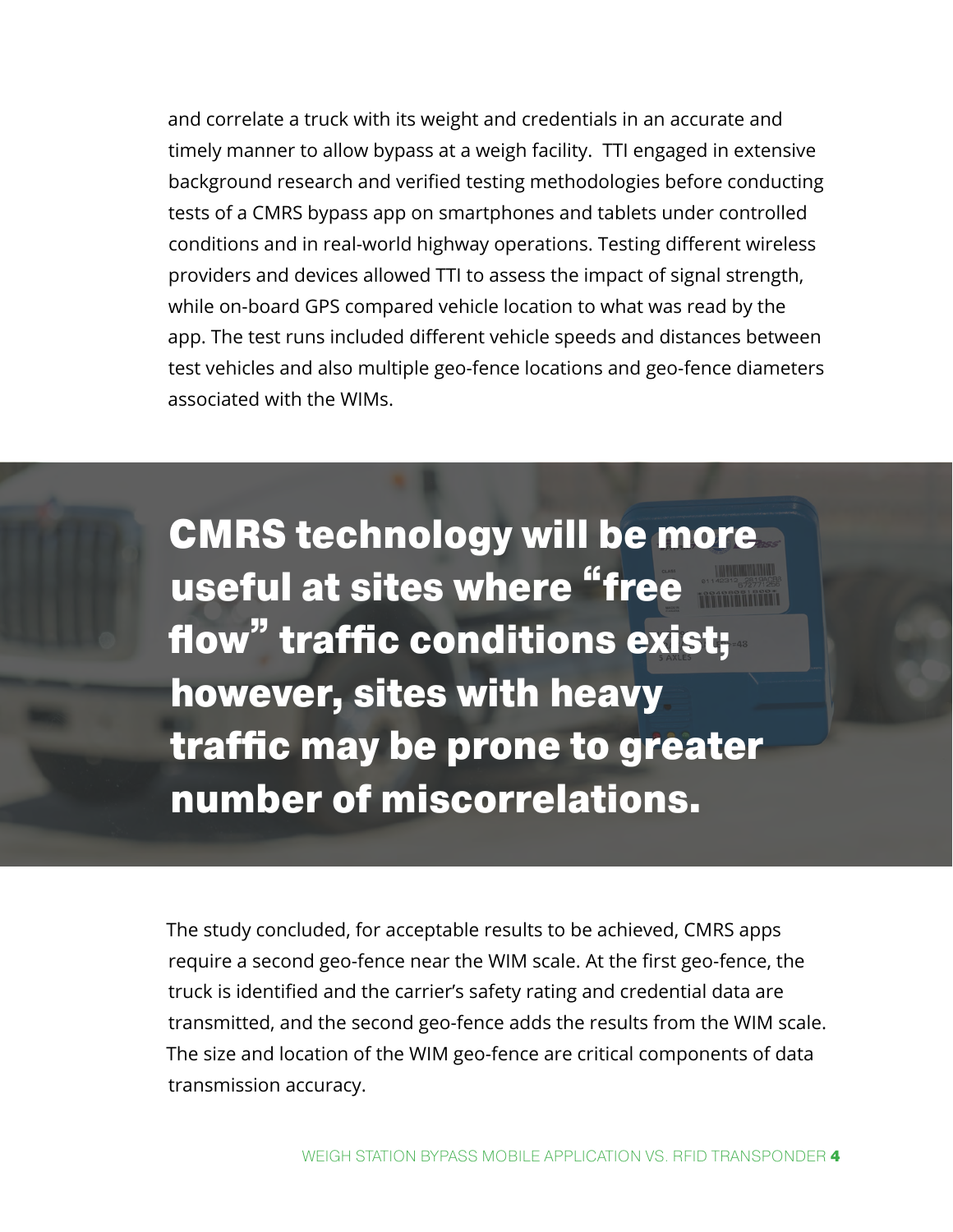Unlike electronic bypass with RFID transponders, CMRS technology can have difficulty distinguishing vehicles traveling close together (a distance the TTI researchers call "headway"). Headway affects the accuracy of CMRS at weigh facilities with WIM scales by limiting the ability to attribute the correct safety, credentials and weight to the correct vehicle. Researchers call a failure in this area "miscorrelation". As with RFID bypass programs, the result of any miscorrelation by a CMRS system should result in a "red light," directing the trucker to pull in.

Headway is impacted by two factors: vehicle speed and traffic volumes. At higher speeds, vehicles are naturally spaced farther apart. Heavy traffic volumes tend to slow speeds and vehicles subsequently follow more closely. That suggests CMRS technology will be more useful at sites where "free flow" traffic conditions exist; however, sites with heavy traffic may be prone to a greater number of miscorrelations. The study found that CMRS technology performed best at headways greater than three (3) seconds.



CMRS technology performed best at headways greater than three seconds.

Weak cell signals do not appear to be a problem for CMRS technology — so long as connectivity is maintained and "calls" are not dropped. Wireless signal connectivity should be examined wherever CMRS technology is to be used. TTI tracked the accuracy of CMRS technology at a WIM-equipped site where cellular connectivity was strong and there was optimal geo-fence placement at different headways, measured by time between test vehicles.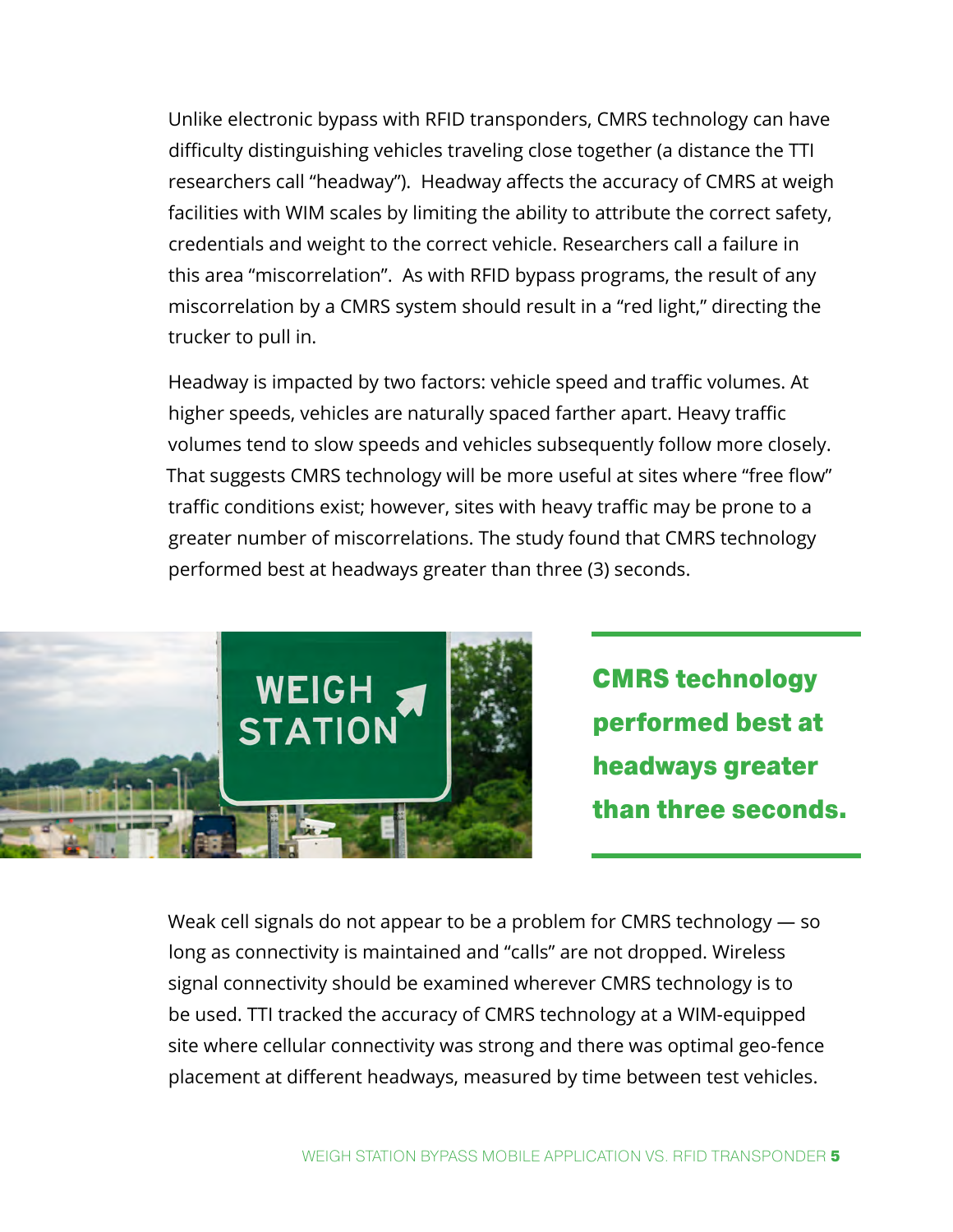The TTI Study suggests that both RFID and CMRS technologies have a place in electronic weigh station bypass — so long as commercial vehicle enforcement and trucking industry users know what can be reasonably expected from each:

- CMRS technology is flexible. Its apps can be installed on smart devices and on-board computer platforms already in the truck.
- CMRS can allow the geo-fencing of "virtual" weigh stations at locations where wireless signal connectivity is strong and where it may not be costeffective to install the roadside hardware required by RFID.
- CMRS technology is not as fast, accurate, or reliable as RFID technology. There will be more "red lights" with CMRS — more trucks directed into weigh stations, even when credentials should allow them to bypass.
- RFID transponders are also used for toll payment capture, a function that will not be available on CMRS platforms in the foreseeable future. Many truck fleets use the same transponders for both weigh station bypass and electronic tolling.

Both RFID and CMRS technologies have a place in electronic weigh station bypass.

- When approaching a weigh station that accepts both technologies, the CMRS app should automatically defer to the more accurate RFID transponder, with a "follow the in-cab transponder" message, ensuring that a driver will not be confused by a "red light" from one device and a "green light" from the other).
- Fleets and enforcement agencies can help mitigate some of the headway issues which affect CMRS accuracy: fleets can train drivers to keep a reasonable following distance when approaching a weigh station. Jurisdictions can also post advisory signs to the same effect.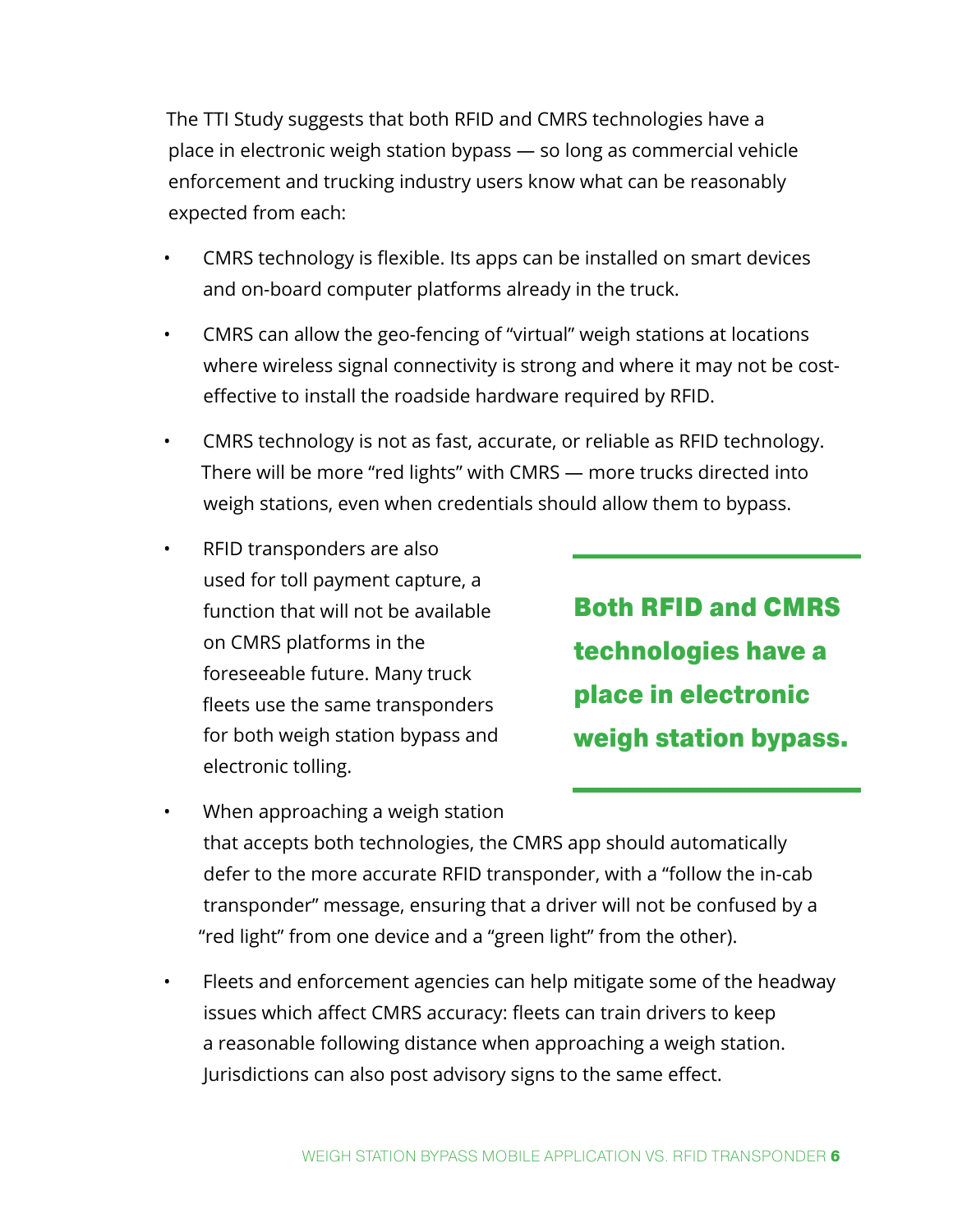In conclusion, there are benefits to both CMRS apps and RFID transponders when used for weigh station bypass. CMRS apps can meet the needs of some users who prefer mobile applications for convenience, travel past weigh stations without PrePass readers, and are willing to accept higher pull-in rates. The TTI study referenced in this paper tested the PrePass MOTION bypass application within a controlled environment. The accuracy of CMRS can depend on the bypass provider, mobile device model, cellular data provider, connectivity and headway. RFID transponder technology remains the gold standard for its accuracy and reliability. The optimal solution is to use a CMRS app alongside an RFID transponder to leverage the reliability of a transponder for bypass and electronic toll payment, along with enhanced coverage afforded at non-RFID sites by a mobile application.